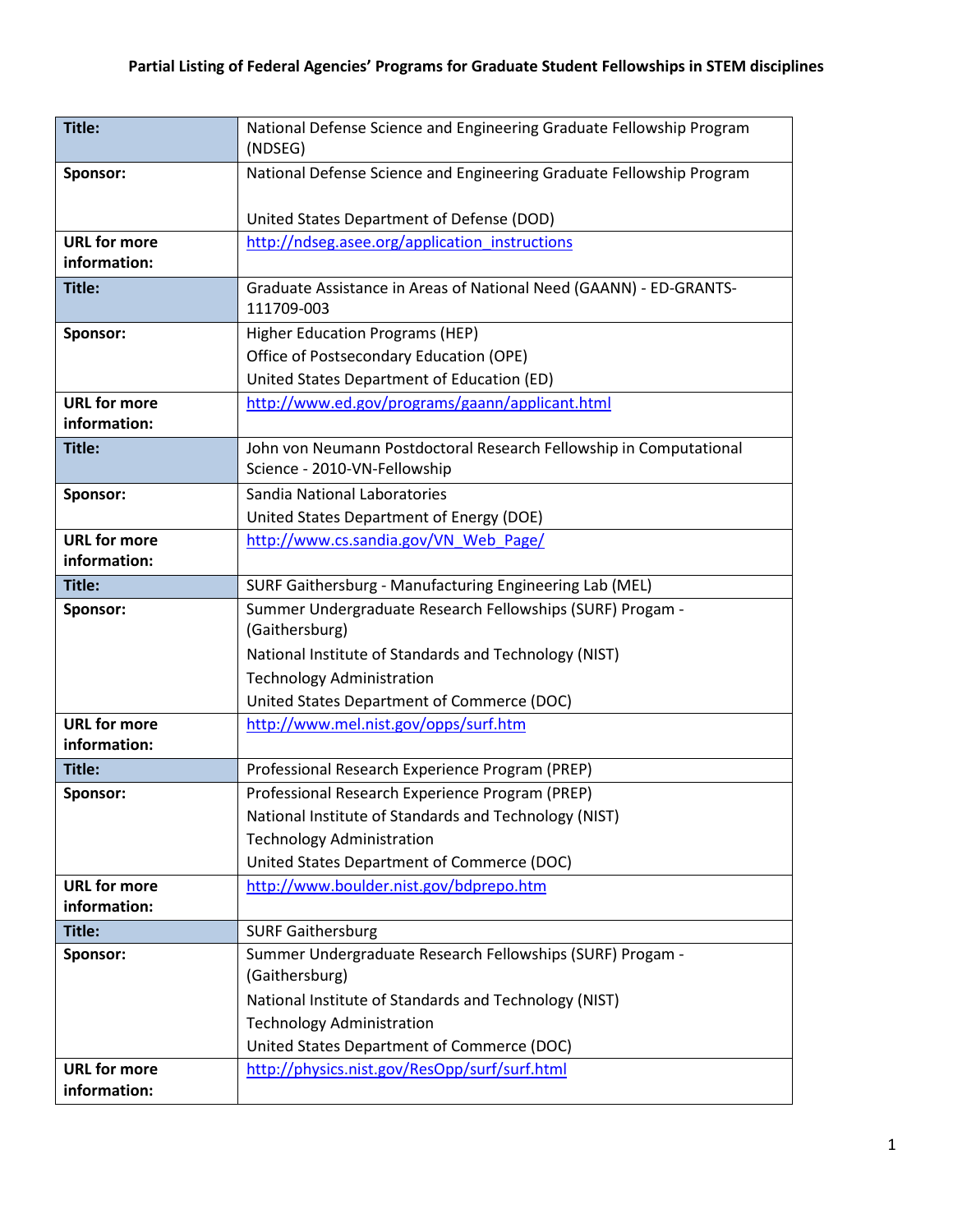| Title:                              | Graduate Research Fellowship Program (GRFP) - NSF 09-603             |
|-------------------------------------|----------------------------------------------------------------------|
| Sponsor:                            | Division of Graduate Education (DGE)                                 |
|                                     | Directorate for Education and Human Resources (EHR)                  |
|                                     | National Science Foundation (NSF)                                    |
| <b>URL for more</b>                 | http://www.nsf.gov/pubs/2009/nsf09603/nsf09603.htm                   |
| information:                        |                                                                      |
| Title:                              | Graduate Student Summer Program in Earth Sciences 2009               |
| Sponsor:                            | Goddard Earth Sciences Technology (GEST) Center                      |
|                                     | National Aeronautics and Space Administration (NASA)                 |
| <b>URL for more</b>                 | http://gest.umbc.edu/student_opp/gssp_2009.html                      |
| information:                        |                                                                      |
| Title:                              | <b>Graduate Fellowships</b>                                          |
| Sponsor:                            | Professional Research Experience Program (PREP)                      |
|                                     | National Institute of Standards and Technology (NIST)                |
|                                     | <b>Technology Administration</b>                                     |
|                                     | United States Department of Commerce (DOC)                           |
| <b>URL for more</b>                 | http://www.boulder.nist.gov/bdprepo.htm                              |
| information:                        |                                                                      |
| Title:                              | Graduate Student Researchers Program (GSRP) - MSFC                   |
| Sponsor:                            | Marshall Space Flight Center (MSFC)                                  |
|                                     | National Aeronautics and Space Administration (NASA)                 |
| <b>URL for more</b>                 | http://fellowships.hq.nasa.gov/gsrp/nav/                             |
| information:                        |                                                                      |
| Title:                              | Dwight David Eisenhower Transportation Fellowship Program            |
|                                     | (DDETFP)/Eisenhower Graduate Fellowship Program - DTFH64-10-RA-00001 |
|                                     |                                                                      |
| Sponsor:                            | Universities and Grants Programs (U&GP)                              |
|                                     | Federal Highway Administration (FHWA)                                |
|                                     | United States Department of Transportation (DOT)                     |
| <b>URL for more</b><br>information: | http://www.grants.gov/search/search.do?mode=VIEW&oppId=50901         |
| Title:                              | Ronald E. McNair Postbaccalaureate Achievement Program - 84.217A     |
|                                     |                                                                      |
| Sponsor:                            | <b>Federal TRIO Programs</b>                                         |
|                                     | Office of Postsecondary Education (OPE)                              |
|                                     | United States Department of Education (ED)                           |
| <b>URL for more</b>                 | http://www.ed.gov/programs/triomcnair/index.html                     |
| information:                        |                                                                      |
| Title:                              | Honors Internship Program                                            |
| Sponsor:                            | Federal Bureau of Investigation (FBI)                                |
|                                     | United States Department of Justice (DOJ)                            |
| <b>URL for more</b>                 | http://www.fbijobs.gov/231.asp#1                                     |
| information:                        |                                                                      |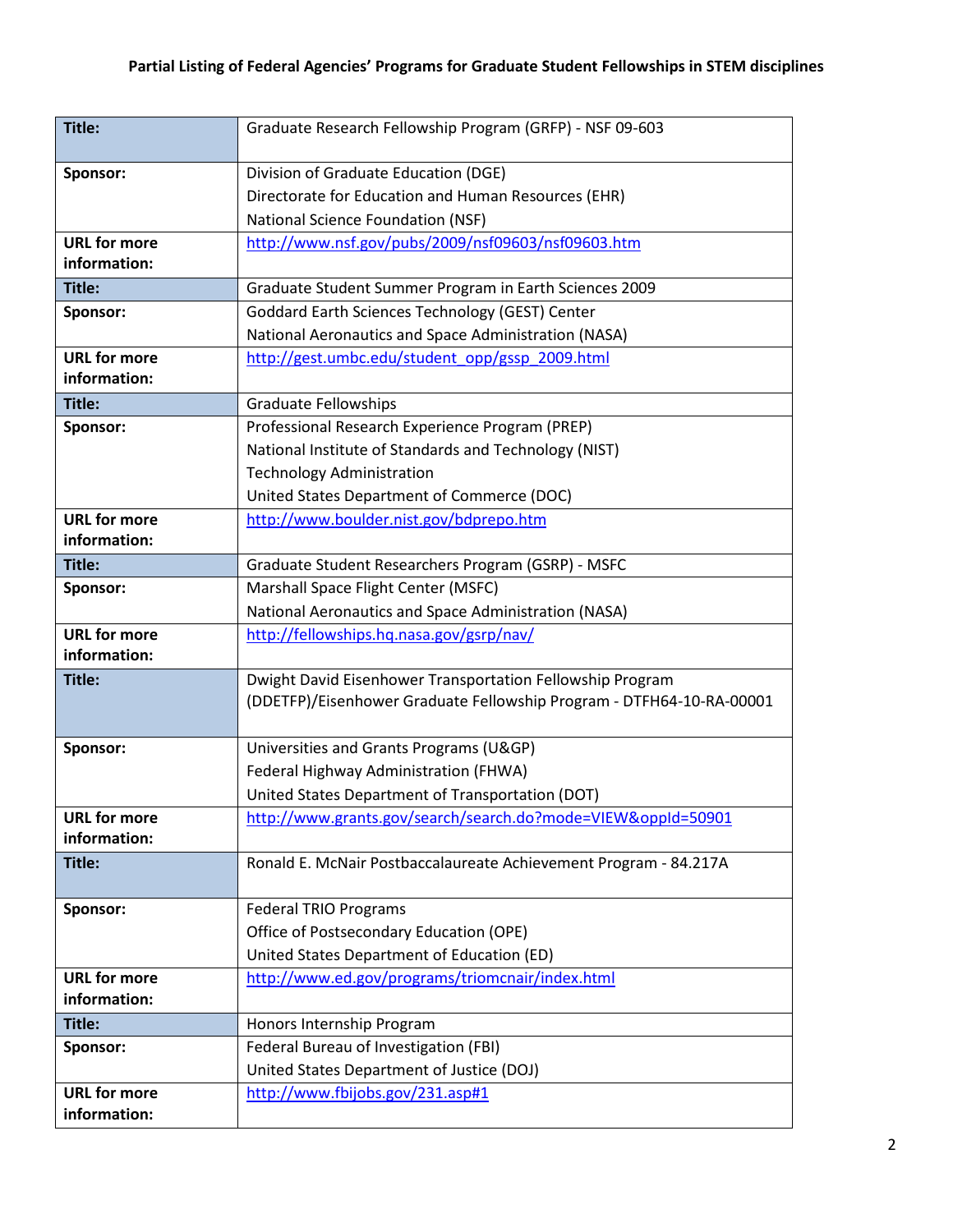| Title:                              | EPA Science To Achieve Results (STAR) Fellowships for Graduate                          |
|-------------------------------------|-----------------------------------------------------------------------------------------|
|                                     | Environmental Study - Science and Technology for Sustainability: Green                  |
|                                     | Engineering/Building/Chemistry/Materials (I1)                                           |
|                                     |                                                                                         |
| Sponsor:                            | Science to Achieve Results (STAR) Program Grants                                        |
|                                     | National Center for Environmental Research (NCER)                                       |
|                                     | Office of Research and Development (ORD)                                                |
|                                     | United States Environmental Protection Agency (EPA)                                     |
| <b>URL for more</b>                 | http://epa.gov/ncer/rfa/2009/2009_star_gradfellow.html                                  |
| information:                        |                                                                                         |
| Title:                              | East Asia and Pacific Summer Institutes for U.S. Graduate Students (EAPSI) -            |
|                                     | NSF 08-603                                                                              |
| Sponsor:                            | Office of International Science and Engineering (OISE)                                  |
|                                     | Directorate for Engineering (ENG)                                                       |
|                                     | National Science Foundation (NSF)                                                       |
| <b>URL for more</b>                 | http://www.nsf.gov/pubs/2008/nsf08603/nsf08603.htm                                      |
| information:                        |                                                                                         |
| Title:                              | EPA Science To Achieve Results (STAR) Fellowships for Graduate                          |
|                                     | Environmental Study - Science and Technology for Sustainability: Energy (I2)            |
|                                     |                                                                                         |
| Sponsor:                            | Science to Achieve Results (STAR) Program Grants                                        |
|                                     | National Center for Environmental Research (NCER)                                       |
|                                     | Office of Research and Development (ORD)                                                |
|                                     | United States Environmental Protection Agency (EPA)                                     |
| <b>URL for more</b>                 | http://epa.gov/ncer/rfa/2009/2009 star gradfellow.html                                  |
| information:                        |                                                                                         |
| Title:                              | Graduate Student Researchers Program (GSRP) - GRC                                       |
| Sponsor:                            | Glenn Research Center (GRC)                                                             |
|                                     | National Aeronautics and Space Administration (NASA)                                    |
| <b>URL</b> for more                 | http://fellowships.hq.nasa.gov/gsrp/nav/                                                |
| information:                        |                                                                                         |
| Title:                              | Advanced Fuel Cycle Initiative/Global Nuclear Energy Partnership University             |
|                                     | Fellowship Program                                                                      |
| Sponsor:                            | <b>Office of Nuclear Energy</b>                                                         |
|                                     | United States Department of Energy (DOE)                                                |
| <b>URL for more</b><br>information: | http://www.studentpipeline.org/afci/program.html                                        |
|                                     |                                                                                         |
| Title:                              | Science, Technology, and Society (STS) - NSF 08-553                                     |
| Sponsor:                            | Division of Social and Economic Sciences (SES)                                          |
|                                     | Directorate for Social, Behavioral and Economic Sciences (SBE)                          |
|                                     |                                                                                         |
| <b>URL for more</b>                 | National Science Foundation (NSF)<br>http://www.nsf.gov/pubs/2008/nsf08553/nsf08553.htm |
| information:                        |                                                                                         |
|                                     |                                                                                         |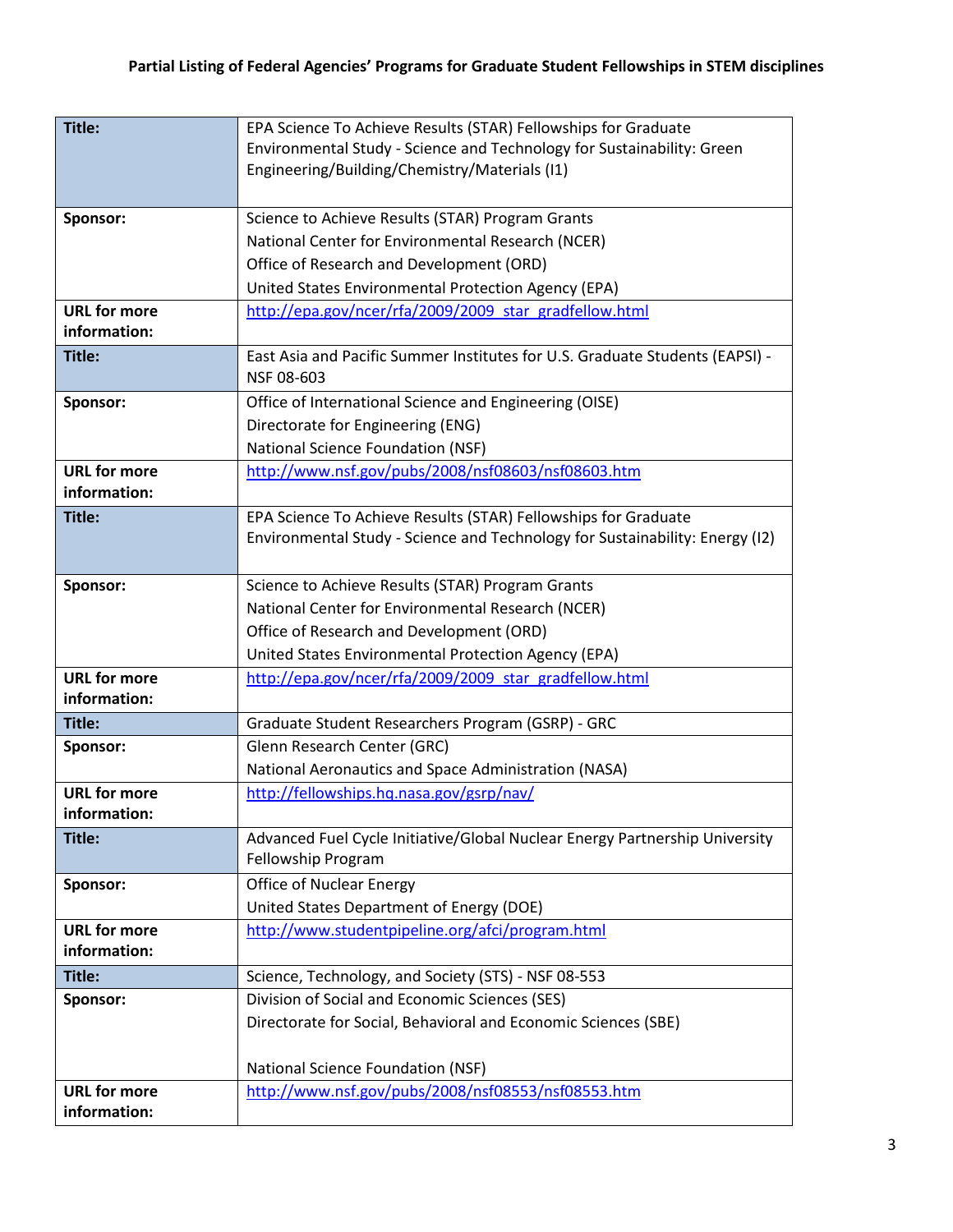| Title:              | Fiscal Year (FY) 2010 Summer Undergraduate Research Fellowship (SURF) |
|---------------------|-----------------------------------------------------------------------|
|                     | NIST Boulder -                                                        |
|                     |                                                                       |
| Sponsor:            | Summer Undergraduate Research Fellowships (SURF) Program - (Boulder)  |
|                     |                                                                       |
|                     | National Institute of Standards and Technology (NIST)                 |
|                     | <b>Technology Administration</b>                                      |
|                     | United States Department of Commerce (DOC)                            |
| <b>URL for more</b> | http://www07.grants.gov/search/search.do?&mode=VIEW&flag2006=false&   |
| information:        | $opp1d = 50881$                                                       |
| Title:              | Environmental Management Professional Development Corps (EMPDC)       |
| Sponsor:            | Office of Environmental Management                                    |
|                     | United States Department of Energy (DOE)                              |
| <b>URL for more</b> | http://empdc.apps.em.doe.gov/apply.aspx                               |
| information:        |                                                                       |
| Title:              | Cultural Anthropology Scholars Awards - NSF 07-544                    |
| Sponsor:            | Division of Behavioral and Cognitive Sciences (BCS)                   |
|                     | Directorate for Social, Behavioral and Economic Sciences (SBE)        |
|                     |                                                                       |
|                     | National Science Foundation (NSF)                                     |
| <b>URL for more</b> | http://www.nsf.gov/pubs/2007/nsf07544/nsf07544.htm                    |
| information:        |                                                                       |
| Title:              | Graduate Student Researchers Program (GSRP) - ESMD                    |
| Sponsor:            | Exploration Systems Mission Directorate (ESMD)                        |
|                     | National Aeronautics and Space Administration (NASA)                  |
| <b>URL for more</b> | http://fellowships.hq.nasa.gov/gsrp/nav/                              |
| information:        |                                                                       |
| Title:              | University Radio Observatories Program (AST-URO) - NSF 08-543         |
|                     |                                                                       |
| Sponsor:            | Division of Astronomical Sciences (AST)                               |
|                     | Directorate for Mathematical and Physical Sciences (MPS)              |
|                     | National Science Foundation (NSF)                                     |
| <b>URL</b> for more | http://www.nsf.gov/pubs/2008/nsf08543/nsf08543.htm                    |
| information:        |                                                                       |
| Title:              | Discovery Corps Fellowships (DCF) Program - NSF 07-516                |
| Sponsor:            | Division of Chemistry (CHE)                                           |
|                     | Directorate for Mathematical and Physical Sciences (MPS)              |
|                     | National Science Foundation (NSF)                                     |
| <b>URL for more</b> | http://www.nsf.gov/funding/pgm_summ.jsp?pims_id=6676                  |
| information:        |                                                                       |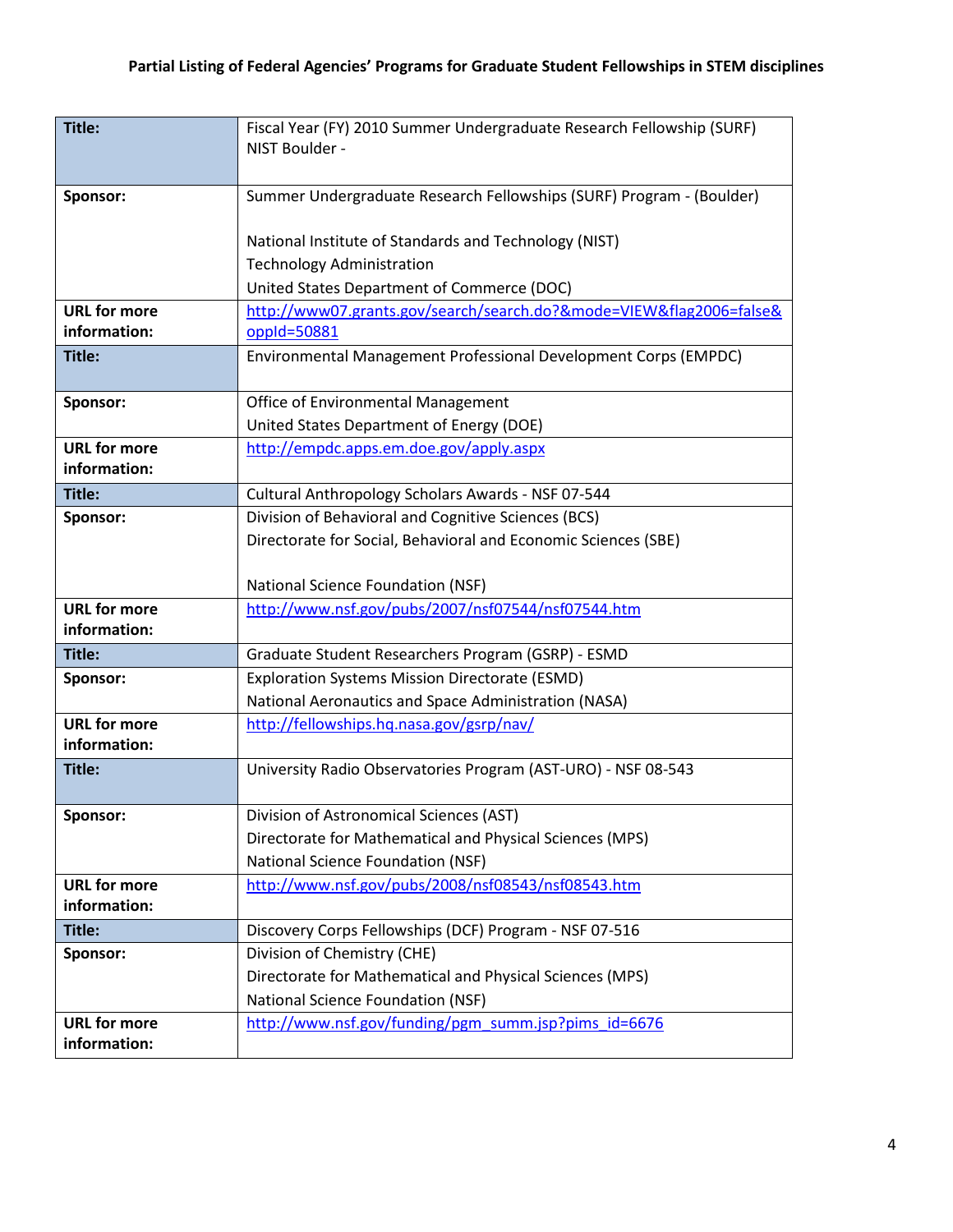| Title:                              | Nonproliferation Graduate Program (NGP)                                    |
|-------------------------------------|----------------------------------------------------------------------------|
| Sponsor:                            | Pacific Northwest National Laboratory (PNNL)                               |
|                                     | United States Department of Energy (DOE)                                   |
| <b>URL for more</b>                 | http://ngp.pnl.gov/                                                        |
| information:                        |                                                                            |
| Title:                              | FY 2010 National Network for Environmental Management Studies (NNEMS)      |
|                                     | Fellowship Program - EPA-EED-10-01                                         |
| Sponsor:                            | <b>Environmental Education Division (EED)</b>                              |
|                                     | Office of Children's Health Protection and Environmental Education         |
|                                     |                                                                            |
|                                     | United States Environmental Protection Agency (EPA)                        |
| <b>URL for more</b>                 | http://www.epa.gov/education/NNEMS/2010pm.html                             |
| information:                        |                                                                            |
| Title:                              | Postdoctoral Research Training Program in the Education Sciences - 84.305B |
|                                     |                                                                            |
| Sponsor:                            | <b>National Center for Education Research</b>                              |
|                                     | Institute of Education Sciences (IES)                                      |
|                                     | United States Department of Education (ED)                                 |
| <b>URL for more</b><br>information: | http://ies.ed.gov/funding/10rfas.asp                                       |
| Title:                              | Jacob K. Javits Fellowship Program - 84.170A                               |
| Sponsor:                            | <b>Higher Education Programs (HEP)</b>                                     |
|                                     | Office of Postsecondary Education (OPE)                                    |
|                                     | United States Department of Education (ED)                                 |
| <b>URL for more</b>                 | http://www.ed.gov/programs/jacobjavits/index.html                          |
| information:                        |                                                                            |
| Title:                              | Summer Internship Program in Biomedical Research - NIEHS                   |
|                                     |                                                                            |
| Sponsor:                            | National Institute of Environmental Health Sciences (NIEHS)                |
|                                     |                                                                            |
|                                     | National Institutes of Health (NIH)                                        |
|                                     | Department of Health and Human Services (HHS)                              |
| <b>URL for more</b>                 | http://www.training.nih.gov/student/sip/                                   |
| information:                        |                                                                            |
| Title:                              | International Research and Education: Planning Visits and Workshops - NSF  |
|                                     | 04-035                                                                     |
| Sponsor:                            | Directorate for Social, Behavioral and Economic Sciences (SBE)             |
|                                     |                                                                            |
|                                     | National Science Foundation (NSF)                                          |
| <b>URL for more</b>                 | http://www.nsf.gov/pubs/2004/nsf04035/nsf04035.htm                         |
| information:                        |                                                                            |